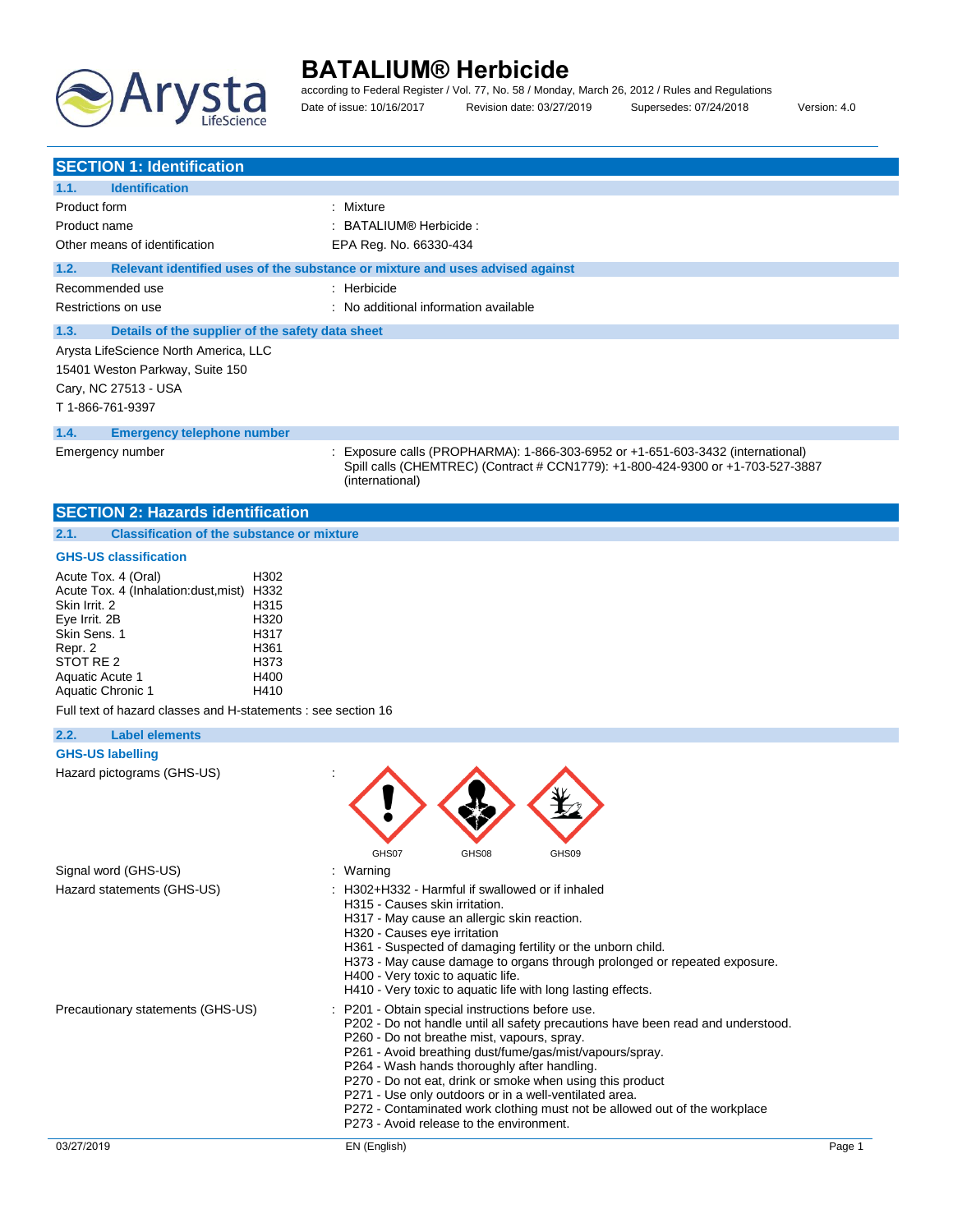Safety Data Sheet

according to Federal Register / Vol. 77, No. 58 / Monday, March 26, 2012 / Rules and Regulations

| P280 - Wear eye protection, protective gloves, protective clothing.                     |
|-----------------------------------------------------------------------------------------|
| P301+P312 - If swallowed: Call a doctor if you feel unwell                              |
| P302+P352 - If on skin: Wash with plenty of soap and water                              |
| P304+P340 - If inhaled: Remove person to fresh air and keep comfortable for breathing   |
| P305+P351+P338 - IF IN EYES: Rinse cautiously with water for several minutes. Remove    |
| contact lenses, if present and easy to do. Continue rinsing.                            |
| P308+P313 - If exposed or concerned: Get medical advice/attention.                      |
| P312 - Call a doctor if you feel unwell                                                 |
| P314 - Get medical advice/attention if you feel unwell.                                 |
| P321 - Specific treatment (see First aid measures on this label)                        |
| P330 - Rinse mouth.                                                                     |
| P332+P313 - If skin irritation occurs: Get medical advice/attention.                    |
| P333+P313 - If skin irritation or rash occurs: Get medical advice/attention.            |
| P337+P313 - If eye irritation persists: Get medical advice/attention.                   |
| P362+P364 - Take off contaminated clothing and wash it before reuse.                    |
| P363 - Wash contaminated clothing before reuse.                                         |
| P391 - Collect spillage.                                                                |
| P405 - Store locked up.                                                                 |
| P501 - Dispose of contents/container to hazardous or special waste collection point, in |
| accordance with local, regional, national and/or international regulation               |
|                                                                                         |

#### **2.3. Other hazards**

No additional information available

#### **2.4. Unknown acute toxicity (GHS US)**

2% of the mixture consists of ingredient(s) of unknown acute toxicity (Oral) 2% of the mixture consists of ingredient(s) of unknown acute toxicity (Dermal) 2% of the mixture consists of ingredient(s) of unknown acute toxicity (Inhalation (Dust/Mist))

### **SECTION 3: Composition/information on ingredients**

#### **3.1. Substances**

#### Not applicable

#### **3.2. Mixtures**

| <b>Name</b>                               | <b>Product identifier</b> | $%$ (w/w) | <b>GHS-US classification</b>                                                                                                                                                                                         |
|-------------------------------------------|---------------------------|-----------|----------------------------------------------------------------------------------------------------------------------------------------------------------------------------------------------------------------------|
| bromoxynil octanoate<br>(Active)          | (CAS-No.) 1689-99-2       | 35.17     | Acute Tox. 3 (Oral), H301<br>Acute Tox. 4 (Dermal), H312<br>Acute Tox. 3 (Inhalation:dust, mist), H331<br>Skin Sens. 1, H317<br>Repr. 2, H361<br>STOT RE 2. H373<br>Aquatic Acute 1, H400<br>Aquatic Chronic 1, H410 |
| Surfactant                                | (CAS-No.) trade secret    | $20 - 25$ | Eye Irrit. 2B, H320                                                                                                                                                                                                  |
| fluroxypyr-meptyl (ISO)<br>(Active)       | (CAS-No.) 81406-37-3      | 13.03     | Aquatic Acute 1, H400<br>Aquatic Chronic 1, H410                                                                                                                                                                     |
| Alcohol, C10-12, ethoxylated propoxylated | (CAS-No.) 68154-97-2      | $3 - 7$   | Eye Irrit. 2A, H319                                                                                                                                                                                                  |
| Surface active agent                      | (CAS-No.) trade secret    | $1 - 5$   | Acute Tox. 4 (Oral), H302<br>Eye Dam. 1, H318                                                                                                                                                                        |
| Polymeric ester                           | (CAS-No.) trade secret    | $1 - 5$   | Skin Irrit. 2, H315<br>Eye Dam. 1, H318                                                                                                                                                                              |
| Flucarbazone sodium<br>(Active)           | (CAS-No.) 181274-17-9     | 2.59      | Not classified                                                                                                                                                                                                       |
| Petroleum distillates                     | (CAS-No.) trade secret    | $1 - 2$   | Flam. Liq. 3, H226<br>Skin Irrit. 2, H315<br>STOT SE 3. H336<br>Asp. Tox. 1, H304<br>Aquatic Chronic 2, H411                                                                                                         |
| Safener                                   | (CAS-No.) trade secret    | 0.52      | Acute Tox. 3 (Inhalation), H331<br>Skin Sens. 1, H317<br>Aquatic Acute 1, H400<br>Aquatic Chronic 1, H410                                                                                                            |

**\*Chemical name, CAS number and/or exact concentration have been withheld as a trade secret** Full text of H-statements: see section 16

#### **SECTION 4: First aid measures**

#### **4.1. Description of first aid measures**

First-aid measures general interest in the state of the ver give anything by mouth to an unconscious person. IF exposed or concerned: Get medical advice/attention.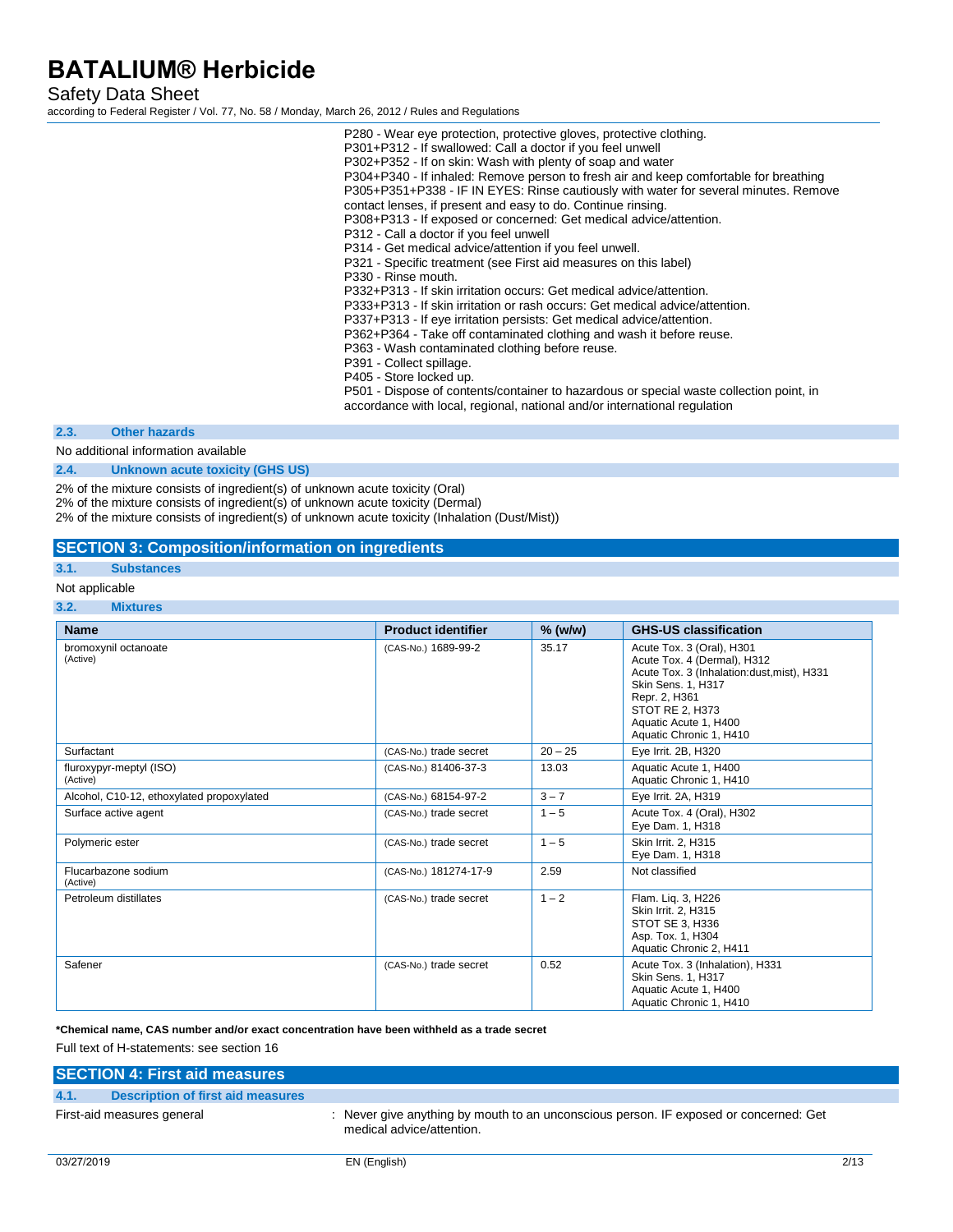### Safety Data Sheet

according to Federal Register / Vol. 77, No. 58 / Monday, March 26, 2012 / Rules and Regulations

| First-aid measures after inhalation                                 | : Assure fresh air breathing. Allow the victim to rest. Remove person to fresh air and keep<br>comfortable for breathing. Call a POISON CENTER/doctor if you feel unwell. |
|---------------------------------------------------------------------|---------------------------------------------------------------------------------------------------------------------------------------------------------------------------|
| First-aid measures after skin contact                               | : Wash with plenty of water/ Wash contaminated clothing before reuse. If skin irritation or rash<br>occurs: Get medical advice/attention.                                 |
| First-aid measures after eye contact                                | : IF IN EYES: Rinse cautiously with water for several minutes. Remove contact lenses, if present<br>and easy to do. Continue rinsing.                                     |
| First-aid measures after ingestion                                  | : Rinse mouth. Do NOT induce vomiting. Obtain emergency medical attention. Call a POISON<br>CENTER/doctor if you feel unwell.                                             |
| 4.2.<br>Most important symptoms and effects, both acute and delayed |                                                                                                                                                                           |
| Symptoms/effects                                                    | : Suspected of damaging fertility or the unborn child. May cause damage to organs through<br>prolonged or repeated exposure.                                              |
| Symptoms/effects after inhalation                                   | : Danger of serious damage to health by prolonged exposure through inhalation. Harmful if<br>inhaled.                                                                     |
| Symptoms/effects after skin contact                                 | : Causes skin irritation. May cause an allergic skin reaction.                                                                                                            |
| Symptoms/effects after eye contact                                  | : Causes eye irritation.                                                                                                                                                  |
| Symptoms/effects after ingestion                                    | : Swallowing a small quantity of this material will result in serious health hazard. Harmful if                                                                           |

swallowed.

#### **4.3. Indication of any immediate medical attention and special treatment needed**

Treat symptomatically.

| : Foam. Dry powder. Carbon dioxide. Water spray. Sand.                                                                                                                   |
|--------------------------------------------------------------------------------------------------------------------------------------------------------------------------|
| : Do not use a heavy water stream.                                                                                                                                       |
| Special hazards arising from the substance or mixture                                                                                                                    |
| : Burning produces irritating, toxic and noxious fumes.                                                                                                                  |
| : No dangerous reactions known.                                                                                                                                          |
|                                                                                                                                                                          |
| : Use water spray or fog for cooling exposed containers. Exercise caution when fighting any<br>chemical fire. Prevent fire fighting water from entering the environment. |
| : Do not enter fire area without proper protective equipment, including respiratory protection.                                                                          |
|                                                                                                                                                                          |

| <b>SECTION 6: Accidental release measures</b> |                                                                                                                                           |                                                                                                                                                     |  |  |
|-----------------------------------------------|-------------------------------------------------------------------------------------------------------------------------------------------|-----------------------------------------------------------------------------------------------------------------------------------------------------|--|--|
| 6.1.                                          | Personal precautions, protective equipment and emergency procedures                                                                       |                                                                                                                                                     |  |  |
|                                               | General measures                                                                                                                          | : Avoid all eye and skin contact and do not breathe vapour and mist. Use personal protective<br>equipment as required. Ensure adequate ventilation. |  |  |
| 6.1.1.                                        | For non-emergency personnel                                                                                                               |                                                                                                                                                     |  |  |
|                                               | Emergency procedures                                                                                                                      | : Evacuate unnecessary personnel.                                                                                                                   |  |  |
| 6.1.2.                                        | For emergency responders                                                                                                                  |                                                                                                                                                     |  |  |
|                                               | Protective equipment                                                                                                                      | : Equip cleanup crew with proper protection.                                                                                                        |  |  |
|                                               | <b>Emergency procedures</b>                                                                                                               | : Ventilate area.                                                                                                                                   |  |  |
| 6.2.                                          | <b>Environmental precautions</b>                                                                                                          |                                                                                                                                                     |  |  |
|                                               | Prevent entry to sewers and public waters. Notify authorities if liquid enters sewers or public waters. Avoid release to the environment. |                                                                                                                                                     |  |  |
| 6.3.                                          | Methods and material for containment and cleaning up                                                                                      |                                                                                                                                                     |  |  |
| For containment                               |                                                                                                                                           | : Contain any spills with dikes or absorbents to prevent migration and entry into sewers or<br>streams.                                             |  |  |

Methods for cleaning up : Soak up spills with inert solids, such as clay or diatomaceous earth as soon as possible. Collect spillage. Store away from other materials.

### **6.4. Reference to other sections**

See Heading 8. Exposure controls and personal protection.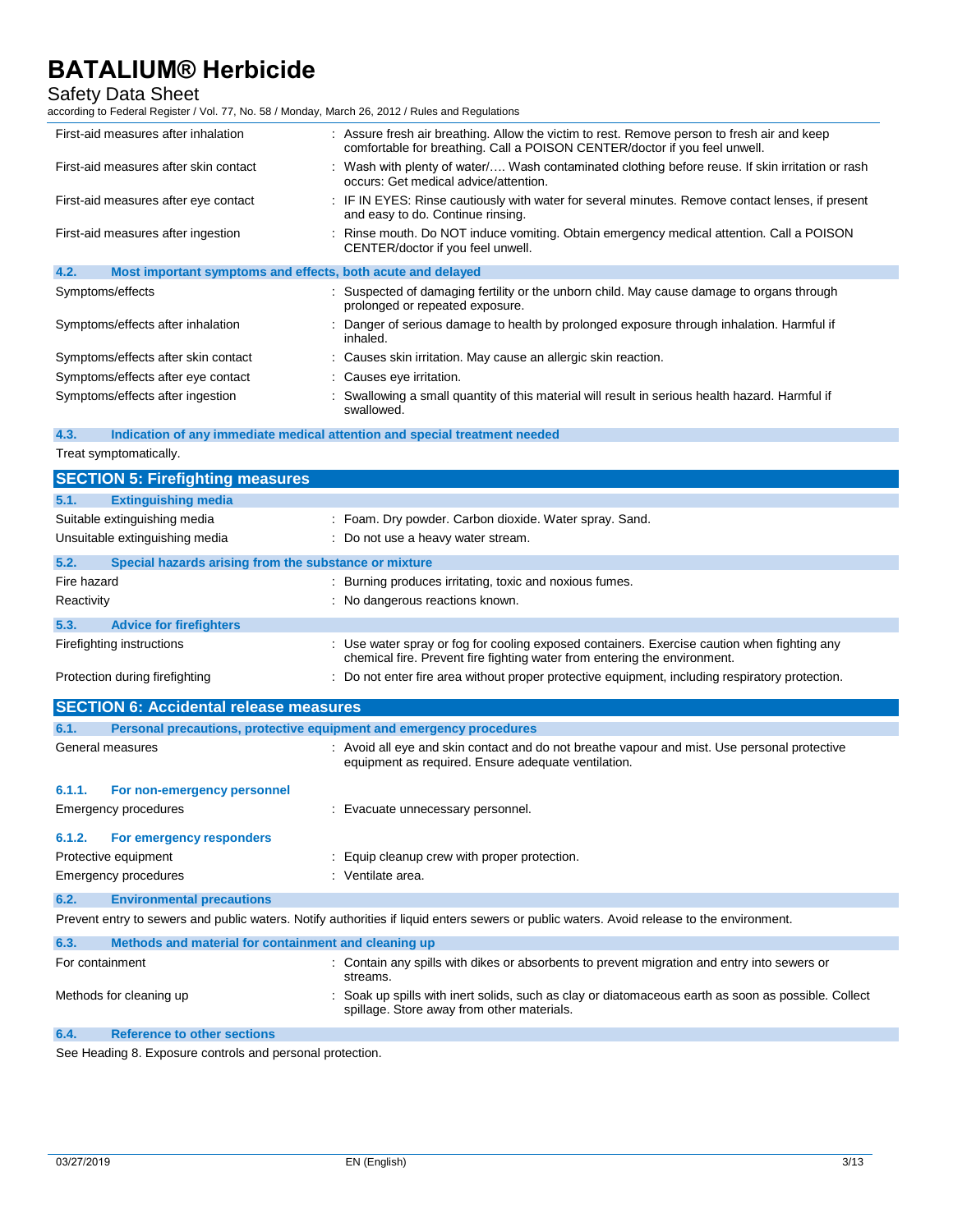### Safety Data Sheet

according to Federal Register / Vol. 77, No. 58 / Monday, March 26, 2012 / Rules and Regulations

| <b>SECTION 7: Handling and storage</b>                               |                                                                                                                                                                                                                                                                                                                                                                                                                                                   |  |
|----------------------------------------------------------------------|---------------------------------------------------------------------------------------------------------------------------------------------------------------------------------------------------------------------------------------------------------------------------------------------------------------------------------------------------------------------------------------------------------------------------------------------------|--|
| <b>Precautions for safe handling</b><br>7.1.                         |                                                                                                                                                                                                                                                                                                                                                                                                                                                   |  |
| Precautions for safe handling                                        | : Wash hands and other exposed areas with mild soap and water before eating, drinking or<br>smoking and when leaving work. Provide good ventilation in process area to prevent formation<br>of vapour. Use only outdoors or in a well-ventilated area. Obtain special instructions before use.<br>Do not handle until all safety precautions have been read and understood. Avoid all eye and<br>skin contact and do not breathe vapour and mist. |  |
| Hygiene measures                                                     | : Do not eat, drink or smoke when using this product. Contaminated work clothing should not be<br>allowed out of the workplace. Wash contaminated clothing before reuse.                                                                                                                                                                                                                                                                          |  |
| 7.2.<br>Conditions for safe storage, including any incompatibilities |                                                                                                                                                                                                                                                                                                                                                                                                                                                   |  |
| Storage conditions                                                   | : Keep only in the original container. Keep container tightly closed.                                                                                                                                                                                                                                                                                                                                                                             |  |
| Incompatible products                                                | : Strong bases. Strong acids. Strong oxidizers.                                                                                                                                                                                                                                                                                                                                                                                                   |  |
| Incompatible materials                                               | : Sources of ignition. Direct sunlight.                                                                                                                                                                                                                                                                                                                                                                                                           |  |

Storage area  $\qquad \qquad :$  Store in dry, cool, well-ventilated area.

#### **7.3. Specific end use(s)**

No additional information available

## **SECTION 8: Exposure controls/personal protection 8.1. Control parameters BATALIUM® Herbicide** ACGIH Not applicable OSHA Not applicable **Flucarbazone sodium (181274-17-9)** ACGIH Not applicable OSHA Not applicable **fluroxypyr-meptyl (ISO) (81406-37-3)** ACGIH Not applicable OSHA Not applicable **bromoxynil octanoate (1689-99-2)** ACGIH Not applicable OSHA Not applicable **Safener (trade secret)** ACGIH Not applicable OSHA Not applicable

| Surface active agent (trade secret) |  |  |
|-------------------------------------|--|--|
| Not applicable                      |  |  |
| Not applicable                      |  |  |
|                                     |  |  |
|                                     |  |  |
| Not applicable                      |  |  |
| Not applicable                      |  |  |
|                                     |  |  |
| Polymeric ester (trade secret)      |  |  |
| Not applicable                      |  |  |
|                                     |  |  |

| Petroleum distillates (trade secret) |                |  |
|--------------------------------------|----------------|--|
| ACGIH                                | Not applicable |  |
| <b>OSHA</b>                          | Not applicable |  |

OSHA Not applicable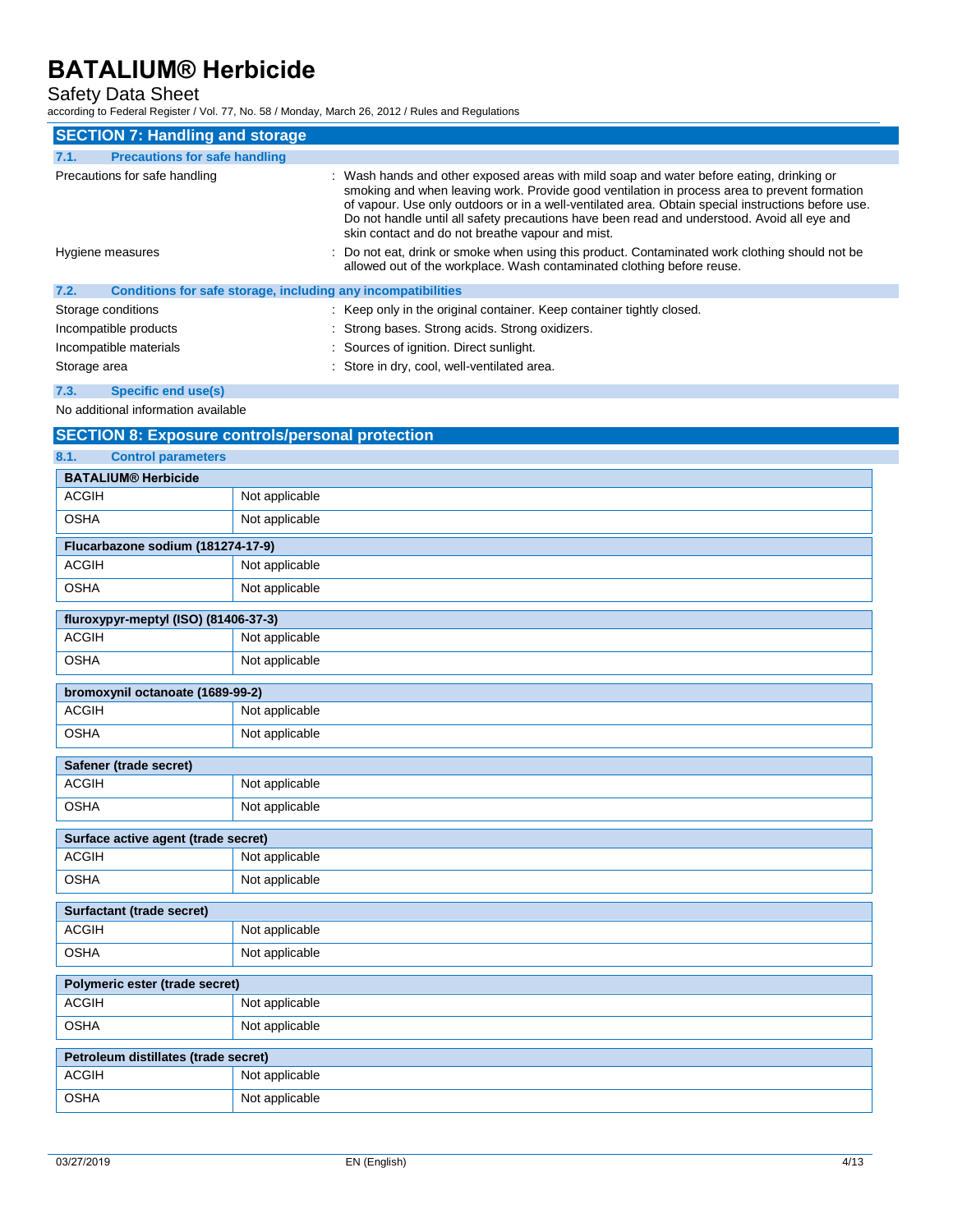### Safety Data Sheet

according to Federal Register / Vol. 77, No. 58 / Monday, March 26, 2012 / Rules and Regulations

| Alcohol, C10-12, ethoxylated propoxylated (68154-97-2) |                |
|--------------------------------------------------------|----------------|
| ACGIH                                                  | Not applicable |
| OSHA                                                   | Not applicable |

#### **8.2. Appropriate engineering controls**

Appropriate engineering controls : Avoid splashing. Emergency eye wash fountains and safety showers should be available in the immediate vicinity of any potential exposure. Provide local exhaust or general room ventilation.

#### **8.3. Individual protection measures/Personal protective equipment**

#### **Personal protective equipment:**

Avoid all unnecessary exposure.

#### **Hand protection:**

Wear suitable gloves resistant to chemical penetration. barrier laminate. Butyl rubber. Nitrile rubber. neoprene. Natural rubber. Polyethylene. PVC. Viton.  $(>= 14$  mils)

#### **Eye protection:**

Chemical goggles or safety glasses

#### **Skin and body protection:**

Wear suitable protective clothing

#### **Respiratory protection:**

In case of inadequate ventilation wear respiratory protection.

#### **Other information:**

Do not eat, drink or smoke during use.

| <b>SECTION 9: Physical and chemical properties</b>            |                       |      |
|---------------------------------------------------------------|-----------------------|------|
| 9.1.<br>Information on basic physical and chemical properties |                       |      |
| Physical state                                                | $:$ Liquid            |      |
| Colour                                                        | : Gray                |      |
| Odour                                                         | : mild characteristic |      |
| Odour threshold                                               | : No data available   |      |
| pH                                                            | $: 4-7$ (1% solution) |      |
| Melting point                                                 | : No data available   |      |
| Freezing point                                                | : No data available   |      |
| Boiling point                                                 | : No data available   |      |
| Flash point                                                   | : $>93^{\circ}$ C     |      |
| Relative evaporation rate (butylacetate=1)                    | : No data available   |      |
| Flammability (solid, gas)                                     | : No data available   |      |
| Explosive limits                                              | : No data available   |      |
| <b>Explosive properties</b>                                   | : No data available   |      |
| Oxidising properties                                          | : No data available   |      |
| Vapour pressure                                               | : No data available   |      |
| Relative density                                              | : No data available   |      |
| Relative vapour density at 20 °C                              | : No data available   |      |
| Density                                                       | : 9.68 lb/gal @ 20 °C |      |
| Solubility                                                    | : No data available   |      |
| Log Pow                                                       | : No data available   |      |
| Log Kow                                                       | : No data available   |      |
| Auto-ignition temperature                                     | : No data available   |      |
| Decomposition temperature                                     | : No data available   |      |
| Viscosity                                                     | : No data available   |      |
| Viscosity, kinematic                                          | : No data available   |      |
| 03/27/2019                                                    | EN (English)          | 5/13 |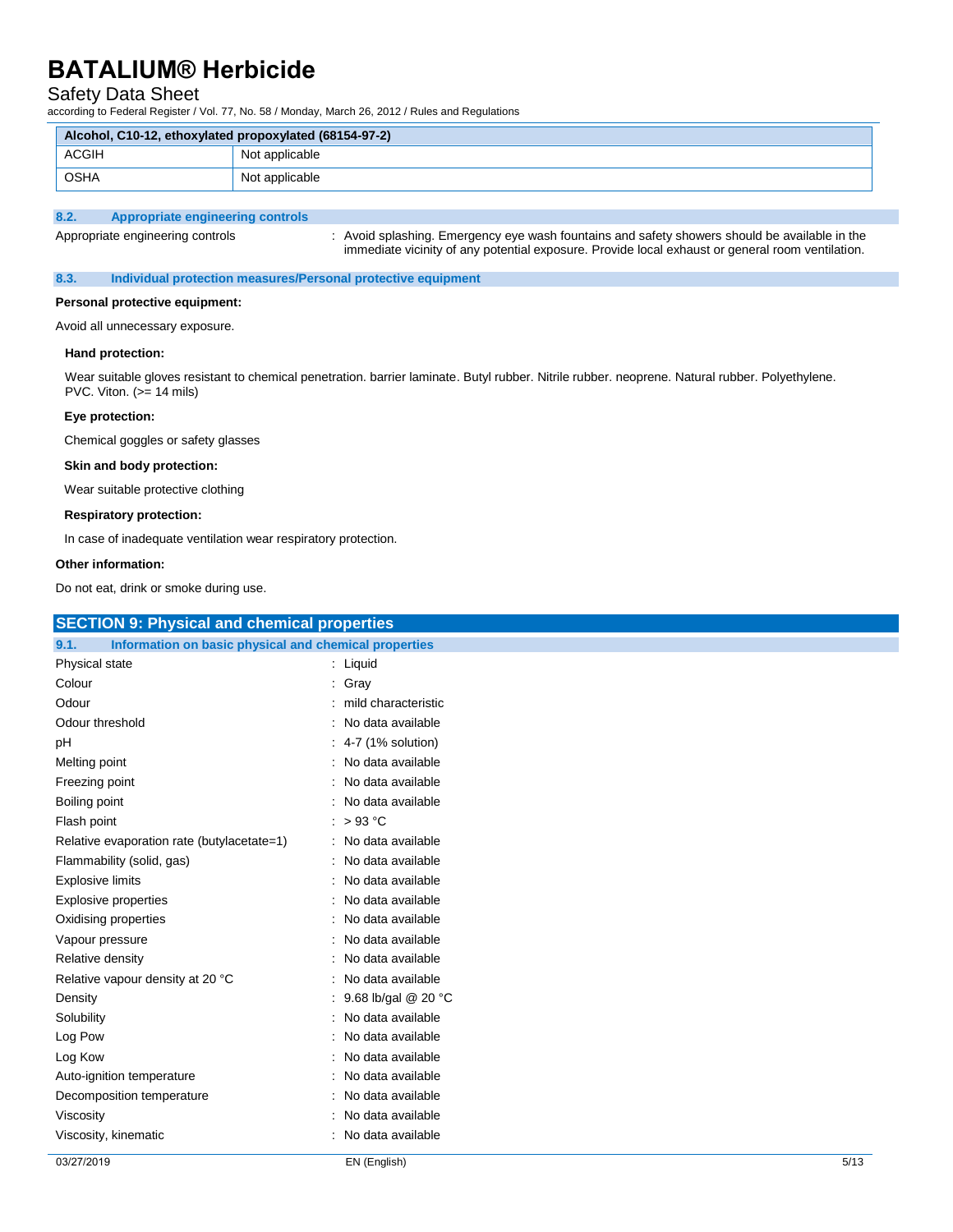### Safety Data Sheet

according to Federal Register / Vol. 77, No. 58 / Monday, March 26, 2012 / Rules and Regulations

| 2000 any to reduce regions restricted to response the monday, march 20, 2012 reduce and regulations<br>Viscosity, dynamic | : 150 – 600 cP @ 20 °C                             |  |  |
|---------------------------------------------------------------------------------------------------------------------------|----------------------------------------------------|--|--|
|                                                                                                                           |                                                    |  |  |
| <b>Other information</b><br>9.2.                                                                                          |                                                    |  |  |
| No additional information available                                                                                       |                                                    |  |  |
| <b>SECTION 10: Stability and reactivity</b>                                                                               |                                                    |  |  |
| 10.1.<br><b>Reactivity</b>                                                                                                |                                                    |  |  |
| No dangerous reactions known.                                                                                             |                                                    |  |  |
| 10.2.<br><b>Chemical stability</b>                                                                                        |                                                    |  |  |
| Stable under normal conditions.                                                                                           |                                                    |  |  |
|                                                                                                                           |                                                    |  |  |
|                                                                                                                           | 10.3.<br><b>Possibility of hazardous reactions</b> |  |  |
| Hazardous polymerization will not occur.                                                                                  |                                                    |  |  |
| 10.4.<br><b>Conditions to avoid</b>                                                                                       |                                                    |  |  |
| Direct sunlight. Extremely high or low temperatures.                                                                      |                                                    |  |  |
| 10.5.<br><b>Incompatible materials</b>                                                                                    |                                                    |  |  |
| Strong acids. Strong bases. Strong oxidizers.                                                                             |                                                    |  |  |
| 10.6.<br><b>Hazardous decomposition products</b>                                                                          |                                                    |  |  |
| Carbon monoxide. Carbon dioxide.                                                                                          |                                                    |  |  |
| <b>SECTION 11: Toxicological information</b>                                                                              |                                                    |  |  |
| 11.1.<br>Information on toxicological effects                                                                             |                                                    |  |  |
| Likely routes of exposure                                                                                                 | : Inhalation; Skin and eye contact                 |  |  |
| Acute toxicity                                                                                                            | Not classified                                     |  |  |
|                                                                                                                           |                                                    |  |  |
| <b>BATALIUM® Herbicide</b>                                                                                                |                                                    |  |  |
| LD50 oral rat                                                                                                             | 1030 mg/kg                                         |  |  |
| LD50 dermal rat<br>LC50 inhalation rat (mg/l)                                                                             | > 5000 mg/kg<br>> 2.14 mg/l/4h                     |  |  |
| ATE US (oral)                                                                                                             | 1030 mg/kg bodyweight                              |  |  |
| ATE US (dust, mist)                                                                                                       | 2.005 mg/l/4h                                      |  |  |
| Flucarbazone sodium (181274-17-9)                                                                                         |                                                    |  |  |
| LD50 oral rat                                                                                                             | > 5000 mg/kg                                       |  |  |
| LD50 dermal rat                                                                                                           | > 5000 mg/kg                                       |  |  |
| LC50 inhalation rat (mg/l)                                                                                                | $> 5.13$ mg/l/4h                                   |  |  |
| fluroxypyr-meptyl (ISO) (81406-37-3)                                                                                      |                                                    |  |  |
| LD50 oral rat                                                                                                             | > 5000 mg/kg                                       |  |  |
| LD50 dermal rat                                                                                                           | > 2000 mg/kg                                       |  |  |
| bromoxynil octanoate (1689-99-2)                                                                                          |                                                    |  |  |
| LD50 oral rat                                                                                                             | 238 mg/kg female, 400 mg/kg male                   |  |  |
| LD50 dermal rabbit                                                                                                        | 1310 mg/kg female; > 2000 mg/kg male               |  |  |
| LC50 inhalation rat (mg/l)                                                                                                | 0.72 mg/l/4h female; 0.81 mg/l/4h male             |  |  |
| ATE US (oral)                                                                                                             | 238 mg/kg bodyweight                               |  |  |
| ATE US (dermal)                                                                                                           | 1310 mg/kg bodyweight                              |  |  |
| ATE US (vapours)                                                                                                          | 0.72 mg/l/4h                                       |  |  |
| ATE US (dust, mist)                                                                                                       | 0.72 mg/l/4h                                       |  |  |
| Safener (trade secret)                                                                                                    |                                                    |  |  |
| LD50 oral rat                                                                                                             | > 2000 mg/kg                                       |  |  |
| LD50 dermal rabbit                                                                                                        | > 2000 mg/kg                                       |  |  |
| LC50 inhalation rat (mg/l)                                                                                                | > 0.935 mg/l/4h                                    |  |  |
| ATE US (gases)                                                                                                            | 700 ppmv/4h                                        |  |  |
| ATE US (vapours)                                                                                                          | 3 mg/l/4h                                          |  |  |
| ATE US (dust, mist)                                                                                                       | $0.5$ mg/l/4h                                      |  |  |
| Surface active agent (trade secret)                                                                                       |                                                    |  |  |
| LD50 oral rat                                                                                                             | 501 - 1000 mg/kg                                   |  |  |
| LD50 dermal rat                                                                                                           | > 2000 mg/kg female                                |  |  |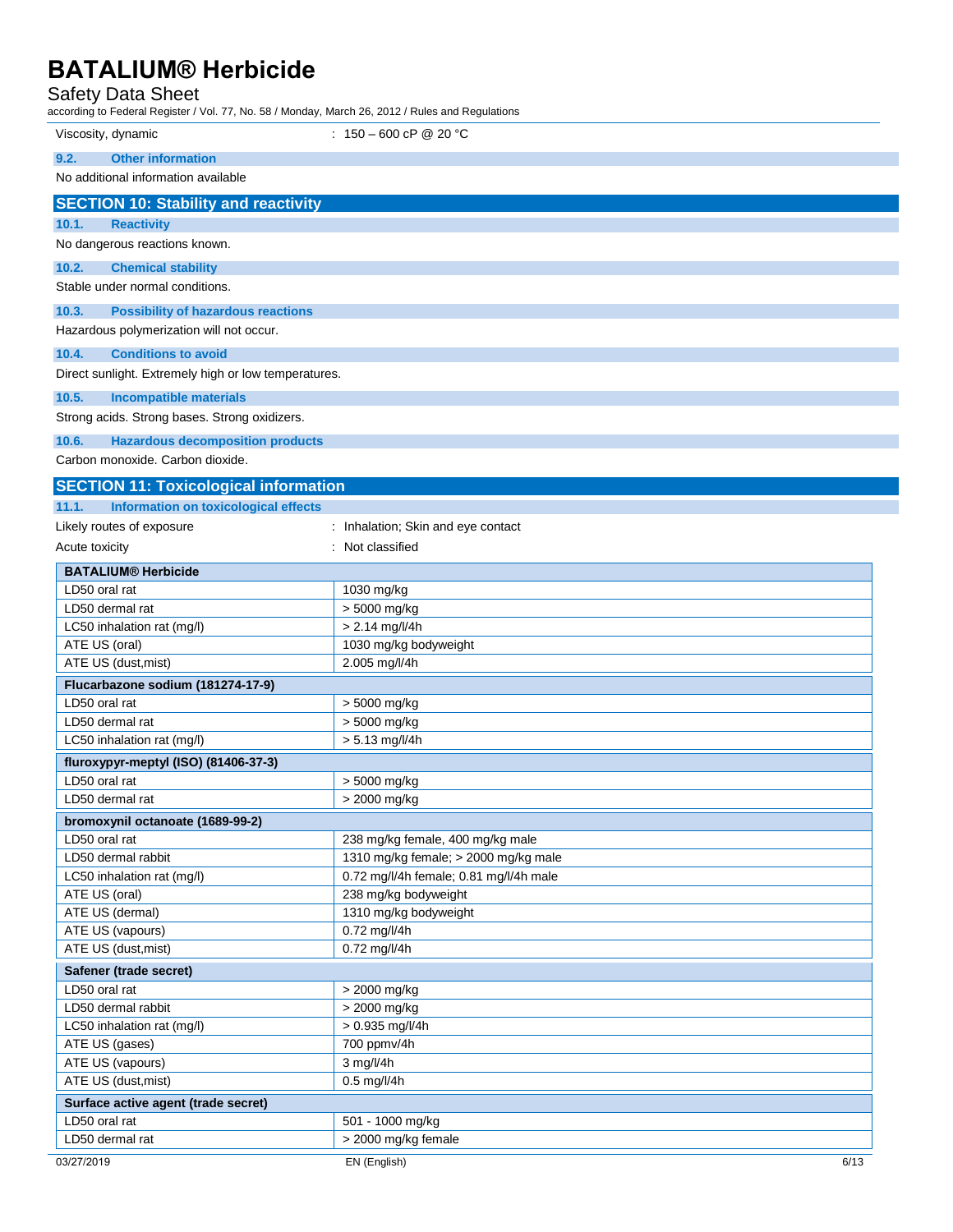Safety Data Sheet

according to Federal Register / Vol. 77, No. 58 / Monday, March 26, 2012 / Rules and Regulations

| Surface active agent (trade secret)                    |                                                                                                             |  |  |  |  |  |
|--------------------------------------------------------|-------------------------------------------------------------------------------------------------------------|--|--|--|--|--|
| ATE US (oral)                                          | 501 mg/kg bodyweight                                                                                        |  |  |  |  |  |
| <b>Surfactant (trade secret)</b>                       |                                                                                                             |  |  |  |  |  |
| LD50 oral rat                                          | > 5000 mg/kg No mortality observed                                                                          |  |  |  |  |  |
| LD50 dermal rabbit                                     | > 2000 mg/kg Read-across category approach, no mortality observed                                           |  |  |  |  |  |
| Polymeric ester (trade secret)                         |                                                                                                             |  |  |  |  |  |
| LD50 oral rat                                          | > 3000 mg/kg                                                                                                |  |  |  |  |  |
| LD50 dermal rabbit                                     | > 10000 mg/kg male                                                                                          |  |  |  |  |  |
| Petroleum distillates (trade secret)                   |                                                                                                             |  |  |  |  |  |
| LD50 oral rat                                          | > 5000 mg/kg                                                                                                |  |  |  |  |  |
| LD50 dermal rabbit                                     | > 2000 mg/kg                                                                                                |  |  |  |  |  |
| Alcohol, C10-12, ethoxylated propoxylated (68154-97-2) |                                                                                                             |  |  |  |  |  |
| LD50 oral rat                                          | > 2000 mg/kg                                                                                                |  |  |  |  |  |
| LD50 dermal rabbit                                     | > 5000 mg/kg                                                                                                |  |  |  |  |  |
| Skin corrosion/irritation                              | Causes skin irritation.                                                                                     |  |  |  |  |  |
| Serious eye damage/irritation                          | Causes eye irritation.                                                                                      |  |  |  |  |  |
| Respiratory or skin sensitisation                      | May cause an allergic skin reaction.                                                                        |  |  |  |  |  |
| Germ cell mutagenicity                                 | Not classified                                                                                              |  |  |  |  |  |
| Carcinogenicity                                        | Not classified                                                                                              |  |  |  |  |  |
| Reproductive toxicity                                  | Suspected of damaging fertility or the unborn child.                                                        |  |  |  |  |  |
| STOT-single exposure                                   | Not classified                                                                                              |  |  |  |  |  |
| STOT-repeated exposure                                 | May cause damage to organs through prolonged or repeated exposure.                                          |  |  |  |  |  |
| Aspiration hazard                                      | Not classified                                                                                              |  |  |  |  |  |
| Symptoms/effects after inhalation                      | Danger of serious damage to health by prolonged exposure through inhalation. Harmful if<br>inhaled.         |  |  |  |  |  |
| Symptoms/effects after skin contact                    | Causes skin irritation. May cause an allergic skin reaction.                                                |  |  |  |  |  |
| Symptoms/effects after eye contact                     | Causes eye irritation.                                                                                      |  |  |  |  |  |
| Symptoms/effects after ingestion                       | Swallowing a small quantity of this material will result in serious health hazard. Harmful if<br>swallowed. |  |  |  |  |  |

### **SECTION 12: Ecological information**

| 12.1.<br><b>Toxicity</b>                |                                                       |  |  |  |  |
|-----------------------------------------|-------------------------------------------------------|--|--|--|--|
| Ecology - water                         | Very toxic to aquatic life with long lasting effects. |  |  |  |  |
| Flucarbazone sodium (181274-17-9)       |                                                       |  |  |  |  |
| LC50 fish 1                             | > 96.7 mg/l 96 h oncorhynchus mykiss                  |  |  |  |  |
| LC50 other aquatic organisms 1          | 6.4 mg/l 96 h green algae                             |  |  |  |  |
| EC50 Daphnia 1                          | 38.8 mg/l 48 h                                        |  |  |  |  |
| LC50 fish 2                             | > 99.3 mg/l 96 h bluehill                             |  |  |  |  |
| fluroxypyr-meptyl (ISO) (81406-37-3)    |                                                       |  |  |  |  |
| LC50 fish 1                             | 13.4 - 100 mg/l 96 h Rainbow trout                    |  |  |  |  |
| LC50 other aquatic organisms 1          | > 100 mg/l 96h Onchorhynchus mykiss, Leuciscus idus   |  |  |  |  |
| EC50 Daphnia 1                          | > 0.183 mg/l 48 h; > 100 mg/l 96-hr                   |  |  |  |  |
| LC50 fish 2                             | > 14.3 mg/l 96 h Blue gill sunfish                    |  |  |  |  |
| NOEC (chronic)                          | 0.06 mg/l 21 day Daphnia magna                        |  |  |  |  |
| NOEC chronic fish                       | 0.2 mg/l 21 day Oncorhynchus mykiss                   |  |  |  |  |
| Additional ecotoxicological information | solubility limit : > 0.9 mg/l                         |  |  |  |  |
| bromoxynil octanoate (1689-99-2)        |                                                       |  |  |  |  |
| LC50 fish 1                             | 0.041 mg/l 96 h Rainbow trout                         |  |  |  |  |
| EC50 Daphnia 1                          | 0.046 mg/l 48 h                                       |  |  |  |  |
| EC50 other aquatic organisms 1          | 0.043 mg/l 120 h, Algae (Navicula)                    |  |  |  |  |
| LC50 fish 2                             | 0.06 mg/l 96 h Bluegill                               |  |  |  |  |
| EC50 other aquatic organisms 2          | 0.22 mg/l 120 h, Algae (Selenastrum)                  |  |  |  |  |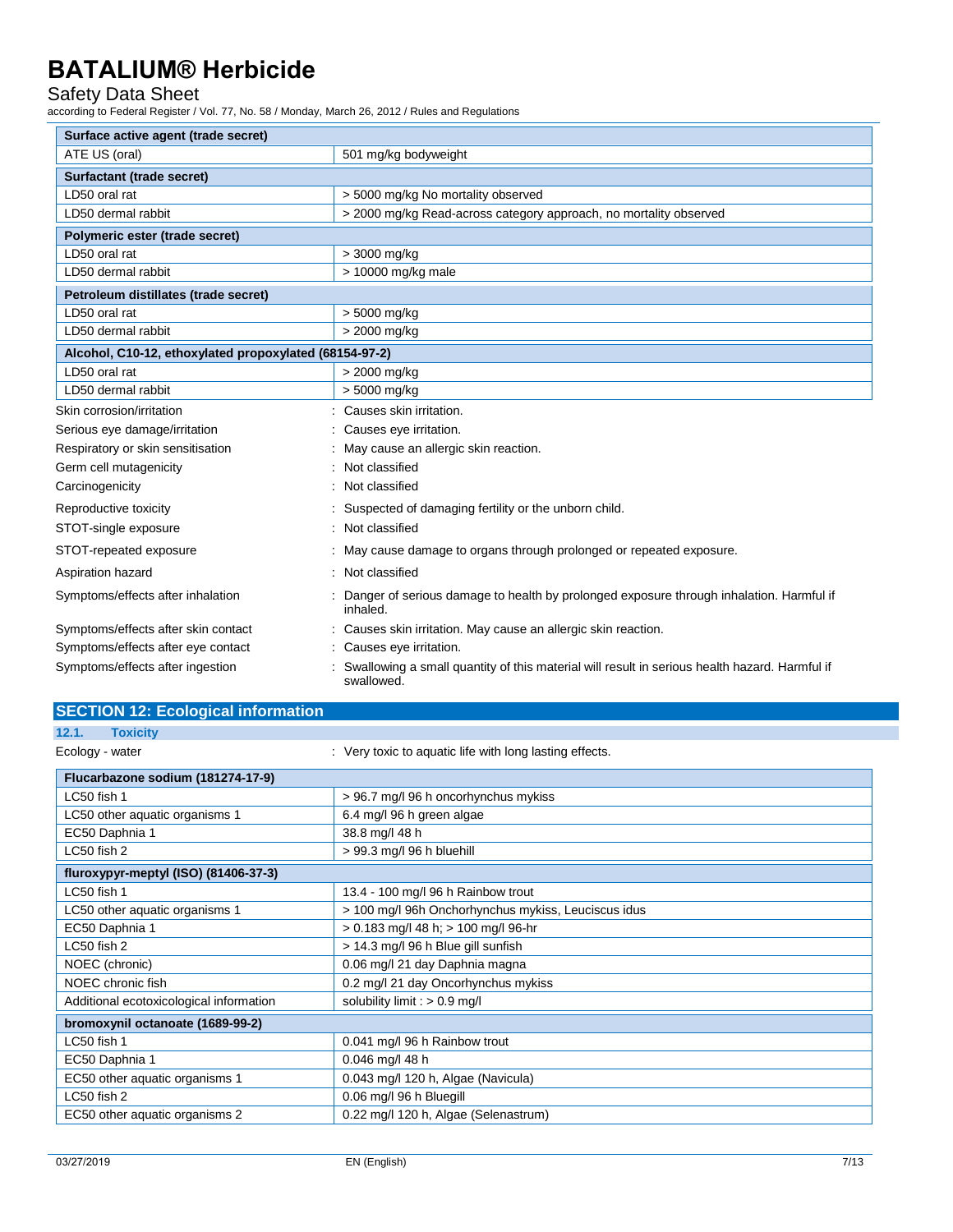Safety Data Sheet

according to Federal Register / Vol. 77, No. 58 / Monday, March 26, 2012 / Rules and Regulations

| Safener (trade secret)                                                |                                  |  |  |
|-----------------------------------------------------------------------|----------------------------------|--|--|
| LC50 fish 1                                                           | > 0.97 ppm 96 h Rainbow trout    |  |  |
| EC50 Daphnia 1                                                        | > 0.82 ppm 48 h                  |  |  |
| NOEC (acute)                                                          | 3.74 mg/l                        |  |  |
| Surface active agent (trade secret)                                   |                                  |  |  |
| LC50 fish 1                                                           | 1.1 mg/l 96 h                    |  |  |
| EC50 Daphnia 1                                                        | 7.07 mg/l 48 h                   |  |  |
| EC50 other aquatic organisms 1                                        | >= 10 mg/l 72 h                  |  |  |
| LC50 fish 2                                                           | 1 - 10 mg/l 96 h                 |  |  |
| Polymeric ester (trade secret)                                        |                                  |  |  |
| LC50 fish 1                                                           | 27 mg/l 96 h                     |  |  |
| EC50 Daphnia 1                                                        | 6.6 mg/l 48 h                    |  |  |
| EC50 Daphnia 2                                                        | 10.3 mg/l 48 h                   |  |  |
| Petroleum distillates (trade secret)                                  |                                  |  |  |
| LC50 fish 1                                                           | 25 mg/l 96 h Oncorhynchus mykiss |  |  |
| EC50 Daphnia 1                                                        | 1.4 mg/l 48 h                    |  |  |
|                                                                       |                                  |  |  |
| Alcohol, C10-12, ethoxylated propoxylated (68154-97-2)<br>LC50 fish 1 | 2.3 mg/l 96 h                    |  |  |
| EC50 Daphnia 1                                                        | 2.6 mg/l 48 h                    |  |  |
|                                                                       |                                  |  |  |
| 12.2.<br><b>Persistence and degradability</b>                         |                                  |  |  |
| <b>BATALIUM® Herbicide</b>                                            |                                  |  |  |
| Persistence and degradability                                         | Not established.                 |  |  |
| fluroxypyr-meptyl (ISO) (81406-37-3)                                  |                                  |  |  |
| Persistence and degradability                                         | Not expected to persist.         |  |  |
| bromoxynil octanoate (1689-99-2)                                      |                                  |  |  |
| Persistence and degradability                                         | Not expected to persist.         |  |  |
| Safener (trade secret)                                                |                                  |  |  |
| Persistence and degradability                                         | Not readily biodegradable.       |  |  |
|                                                                       |                                  |  |  |
| <b>Surfactant (trade secret)</b>                                      |                                  |  |  |
| Persistence and degradability                                         | Readily biodegradable.           |  |  |
| Biodegradation                                                        | 75 % 29 d                        |  |  |
| Polymeric ester (trade secret)                                        |                                  |  |  |
| Biodegradation                                                        | 100 % 28 d                       |  |  |
| Alcohol, C10-12, ethoxylated propoxylated (68154-97-2)                |                                  |  |  |
| Persistence and degradability                                         | inherently biodegradable.        |  |  |
|                                                                       |                                  |  |  |
| <b>Bioaccumulative potential</b><br>12.3.                             |                                  |  |  |
| <b>BATALIUM® Herbicide</b>                                            |                                  |  |  |
| Bioaccumulative potential                                             | Not established.                 |  |  |
| Flucarbazone sodium (181274-17-9)                                     |                                  |  |  |
| <b>Bioconcentration factor (BCF REACH)</b>                            | 3 (estimated)                    |  |  |
| Safener (trade secret)                                                |                                  |  |  |
| Bioconcentration factor (BCF REACH)                                   | 877                              |  |  |
|                                                                       |                                  |  |  |
| <b>Surfactant (trade secret)</b>                                      |                                  |  |  |
| BCF fish 1                                                            | 2.41                             |  |  |
| Log Pow                                                               | > 6.2                            |  |  |

### **12.4. Mobility in soil**

| .17.Q)<br>1274.<br>1181<br>sodium<br>zone<br>аноми |                                                                 |  |  |  |
|----------------------------------------------------|-----------------------------------------------------------------|--|--|--|
| $\cdots$<br>Mobility<br>soil<br>∕ ın<br>___        | วค<br>mobile<br>(estimated<br>. soil:<br>$Koc = 3$<br>w<br>$ -$ |  |  |  |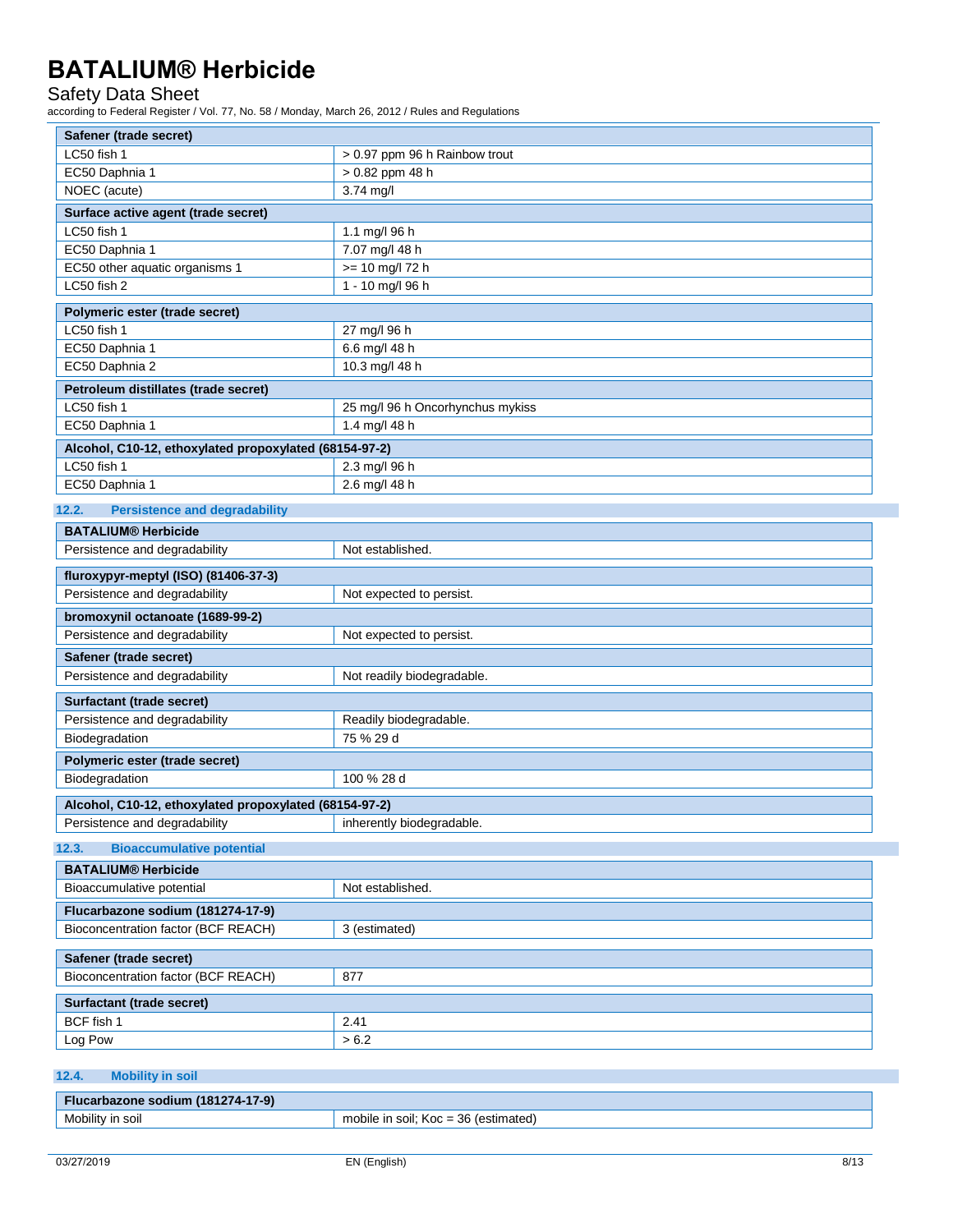### Safety Data Sheet

according to Federal Register / Vol. 77, No. 58 / Monday, March 26, 2012 / Rules and Regulations

| fluroxypyr-meptyl (ISO) (81406-37-3)                                |                                                                                                                                          |  |  |  |  |
|---------------------------------------------------------------------|------------------------------------------------------------------------------------------------------------------------------------------|--|--|--|--|
| Ecology - soil                                                      | Slightly mobile in soil.                                                                                                                 |  |  |  |  |
| bromoxynil octanoate (1689-99-2)                                    |                                                                                                                                          |  |  |  |  |
| Ecology - soil                                                      | Very mobile.                                                                                                                             |  |  |  |  |
| 12.5.<br><b>Other adverse effects</b>                               |                                                                                                                                          |  |  |  |  |
| Other information                                                   | : Avoid release to the environment.                                                                                                      |  |  |  |  |
| <b>SECTION 13: Disposal considerations</b>                          |                                                                                                                                          |  |  |  |  |
| 13.1.<br><b>Waste treatment methods</b>                             |                                                                                                                                          |  |  |  |  |
| Waste disposal recommendations                                      | Dispose in a safe manner in accordance with local/national regulations.                                                                  |  |  |  |  |
| Ecology - waste materials                                           | : Avoid release to the environment.                                                                                                      |  |  |  |  |
| <b>SECTION 14: Transport information</b>                            |                                                                                                                                          |  |  |  |  |
|                                                                     |                                                                                                                                          |  |  |  |  |
| <b>Department of Transportation (DOT)</b><br>In accordance with DOT |                                                                                                                                          |  |  |  |  |
|                                                                     |                                                                                                                                          |  |  |  |  |
| Transport document description                                      | : UN3082 Environmentally hazardous substances, liquid, n.o.s. (bromoxynil octanoate,<br>fluroxypyr-meptyl (ISO)), 9, III                 |  |  |  |  |
| UN-No.(DOT)                                                         | <b>UN3082</b>                                                                                                                            |  |  |  |  |
| Proper Shipping Name (DOT)                                          | Environmentally hazardous substances, liquid, n.o.s.                                                                                     |  |  |  |  |
|                                                                     | bromoxynil octanoate, fluroxypyr-meptyl (ISO)<br>9 - Class 9 - Miscellaneous hazardous material 49 CFR 173.140                           |  |  |  |  |
| Transport hazard class(es) (DOT)<br>Packing group (DOT)             | : III - Minor Danger                                                                                                                     |  |  |  |  |
| Hazard labels (DOT)                                                 | : 9 - Class 9 (Miscellaneous dangerous materials)                                                                                        |  |  |  |  |
|                                                                     |                                                                                                                                          |  |  |  |  |
| Dangerous for the environment                                       | : Yes                                                                                                                                    |  |  |  |  |
| Marine pollutant                                                    | : Yes                                                                                                                                    |  |  |  |  |
| Other information                                                   | Non-bulk (<= 119 gallons / 450 Liters) Not Regulated; Bulk (> 119 gallons / 450 Liters)<br>Regulated as stated.                          |  |  |  |  |
| <b>Transport by sea</b><br><b>IMDG</b>                              |                                                                                                                                          |  |  |  |  |
| Transport hazard class(es) (IMDG)                                   | : 9                                                                                                                                      |  |  |  |  |
| Marine pollutant                                                    | : Yes                                                                                                                                    |  |  |  |  |
| UN-No. (IMDG)                                                       | 3082                                                                                                                                     |  |  |  |  |
| Transport document description (IMDG)                               | UN 3082 ENVIRONMENTALLY HAZARDOUS SUBSTANCE, LIQUID, N.O.S. (bromoxynil<br>octanoate, fluroxypyr-meptyl (ISO)), 9, III, MARINE POLLUTANT |  |  |  |  |

Class (IMDG) : 9 - Miscellaneous dangerous substances and articles Packing group (IMDG)  $\qquad \qquad : \qquad II$  - substances presenting low danger EmS-No. (Fire) : F-A EmS-No. (Spillage) : S-F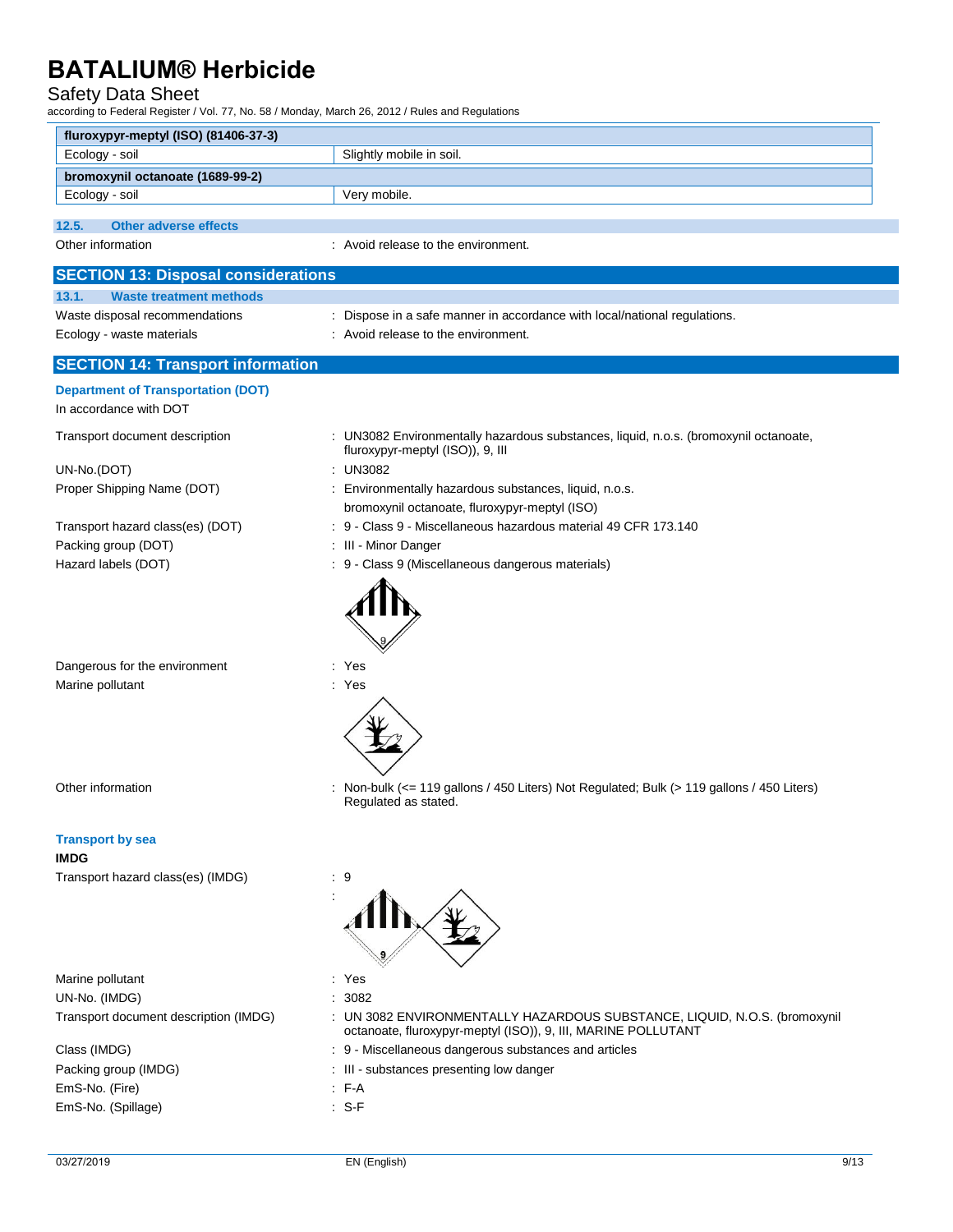### Safety Data Sheet

according to Federal Register / Vol. 77, No. 58 / Monday, March 26, 2012 / Rules and Regulations

**Air transport** 

#### **IATA**

Transport hazard class(es) (IATA) : 9



| Marine pollutant                      |  |
|---------------------------------------|--|
| UN-No. (IATA)                         |  |
| Transport document description (IATA) |  |
|                                       |  |

octanoate, fluroxypyr-meptyl (ISO)), 9, III Class (IATA) : 9 - Miscellaneous Dangerous Goods

Packing group (IATA) : III - Minor Danger

 $: 3082$ 

### **SECTION 15: Regulatory information**

#### **15.1. US Federal regulations**

All components of this product are listed, or excluded from listing, on the United States Environmental Protection Agency Toxic Substances Control Act (TSCA) inventory

: UN 3082 ENVIRONMENTALLY HAZARDOUS SUBSTANCE, LIQUID, N.O.S. (bromoxynil

Chemical(s) subject to the reporting requirements of Section 313 or Title III of the Superfund Amendments and Reauthorization Act (SARA) of 1986 and 40 CFR Part 372.

| Flucarbazone sodium (181274-17-9)<br>Not listed on the United States TSCA (Toxic Substances Control Act) inventory<br><b>EPA TSCA Regulatory Flag</b><br>Exempt from TSCA Regulation under FIFRA Section 3 (2)(B)(ii) when used as a pesticide.<br>fluroxypyr-meptyl (ISO) (81406-37-3)<br><b>EPA TSCA Regulatory Flag</b><br>Exempt from TSCA Regulation under FIFRA Section 3 (2)(B)(ii) when used as a pesticide.<br>bromoxynil octanoate (1689-99-2)<br>Listed on the United States TSCA (Toxic Substances Control Act) inventory<br>Safener (trade secret)<br>Listed on the United States TSCA (Toxic Substances Control Act) inventory<br>Surface active agent (trade secret)<br>Listed on the United States TSCA (Toxic Substances Control Act) inventory<br><b>EPA TSCA Regulatory Flag</b><br>XU - XU - indicates a substance exempt from reporting under Chemical Data Reporting Rule<br>(formerly the Inventory Update Reporting Rule), i.e, Partial Updating of the TSCA Inventory<br>Data Base Production and Site Reports (40 CFR 711).<br><b>Surfactant (trade secret)</b><br>Listed on the United States TSCA (Toxic Substances Control Act) inventory<br>Polymeric ester (trade secret)<br>Listed on the United States TSCA (Toxic Substances Control Act) inventory<br>Petroleum distillates (trade secret)<br>Listed on the United States TSCA (Toxic Substances Control Act) inventory<br>Alcohol, C10-12, ethoxylated propoxylated (68154-97-2)<br>Listed on the United States TSCA (Toxic Substances Control Act) inventory<br><b>EPA TSCA Regulatory Flag</b><br>XU - XU - indicates a substance exempt from reporting under Chemical Data Reporting Rule<br>(formerly the Inventory Update Reporting Rule), i.e, Partial Updating of the TSCA Inventory<br>Data Base Production and Site Reports (40 CFR 711).<br><b>FIFRA Labelling</b><br><b>EPA Registration Number</b><br>66330-434<br>This chemical is a pesticide product registered by the United States Environmental Protection Agency and is subject to certain labeling<br>requirements under federal pesticide law. These requirements differ from the classification criteria and hazard information required for safety<br>data sheets (SDS), and for workplace labels of non-pesticide chemicals. The hazard information required on the pesticide label is reproduced<br>below. The pesticide label also includes other important information, including directions for use<br>FIFRA Signal Word<br><b>Caution</b> | bromoxynil octanoate | CAS-No. 1689-99-2<br>35.17% |  |  |  |  |  |
|------------------------------------------------------------------------------------------------------------------------------------------------------------------------------------------------------------------------------------------------------------------------------------------------------------------------------------------------------------------------------------------------------------------------------------------------------------------------------------------------------------------------------------------------------------------------------------------------------------------------------------------------------------------------------------------------------------------------------------------------------------------------------------------------------------------------------------------------------------------------------------------------------------------------------------------------------------------------------------------------------------------------------------------------------------------------------------------------------------------------------------------------------------------------------------------------------------------------------------------------------------------------------------------------------------------------------------------------------------------------------------------------------------------------------------------------------------------------------------------------------------------------------------------------------------------------------------------------------------------------------------------------------------------------------------------------------------------------------------------------------------------------------------------------------------------------------------------------------------------------------------------------------------------------------------------------------------------------------------------------------------------------------------------------------------------------------------------------------------------------------------------------------------------------------------------------------------------------------------------------------------------------------------------------------------------------------------------------------------------------------------------------------------------------------------------------------------------------------------------------------------|----------------------|-----------------------------|--|--|--|--|--|
|                                                                                                                                                                                                                                                                                                                                                                                                                                                                                                                                                                                                                                                                                                                                                                                                                                                                                                                                                                                                                                                                                                                                                                                                                                                                                                                                                                                                                                                                                                                                                                                                                                                                                                                                                                                                                                                                                                                                                                                                                                                                                                                                                                                                                                                                                                                                                                                                                                                                                                            |                      |                             |  |  |  |  |  |
|                                                                                                                                                                                                                                                                                                                                                                                                                                                                                                                                                                                                                                                                                                                                                                                                                                                                                                                                                                                                                                                                                                                                                                                                                                                                                                                                                                                                                                                                                                                                                                                                                                                                                                                                                                                                                                                                                                                                                                                                                                                                                                                                                                                                                                                                                                                                                                                                                                                                                                            |                      |                             |  |  |  |  |  |
|                                                                                                                                                                                                                                                                                                                                                                                                                                                                                                                                                                                                                                                                                                                                                                                                                                                                                                                                                                                                                                                                                                                                                                                                                                                                                                                                                                                                                                                                                                                                                                                                                                                                                                                                                                                                                                                                                                                                                                                                                                                                                                                                                                                                                                                                                                                                                                                                                                                                                                            |                      |                             |  |  |  |  |  |
|                                                                                                                                                                                                                                                                                                                                                                                                                                                                                                                                                                                                                                                                                                                                                                                                                                                                                                                                                                                                                                                                                                                                                                                                                                                                                                                                                                                                                                                                                                                                                                                                                                                                                                                                                                                                                                                                                                                                                                                                                                                                                                                                                                                                                                                                                                                                                                                                                                                                                                            |                      |                             |  |  |  |  |  |
|                                                                                                                                                                                                                                                                                                                                                                                                                                                                                                                                                                                                                                                                                                                                                                                                                                                                                                                                                                                                                                                                                                                                                                                                                                                                                                                                                                                                                                                                                                                                                                                                                                                                                                                                                                                                                                                                                                                                                                                                                                                                                                                                                                                                                                                                                                                                                                                                                                                                                                            |                      |                             |  |  |  |  |  |
|                                                                                                                                                                                                                                                                                                                                                                                                                                                                                                                                                                                                                                                                                                                                                                                                                                                                                                                                                                                                                                                                                                                                                                                                                                                                                                                                                                                                                                                                                                                                                                                                                                                                                                                                                                                                                                                                                                                                                                                                                                                                                                                                                                                                                                                                                                                                                                                                                                                                                                            |                      |                             |  |  |  |  |  |
|                                                                                                                                                                                                                                                                                                                                                                                                                                                                                                                                                                                                                                                                                                                                                                                                                                                                                                                                                                                                                                                                                                                                                                                                                                                                                                                                                                                                                                                                                                                                                                                                                                                                                                                                                                                                                                                                                                                                                                                                                                                                                                                                                                                                                                                                                                                                                                                                                                                                                                            |                      |                             |  |  |  |  |  |
|                                                                                                                                                                                                                                                                                                                                                                                                                                                                                                                                                                                                                                                                                                                                                                                                                                                                                                                                                                                                                                                                                                                                                                                                                                                                                                                                                                                                                                                                                                                                                                                                                                                                                                                                                                                                                                                                                                                                                                                                                                                                                                                                                                                                                                                                                                                                                                                                                                                                                                            |                      |                             |  |  |  |  |  |
|                                                                                                                                                                                                                                                                                                                                                                                                                                                                                                                                                                                                                                                                                                                                                                                                                                                                                                                                                                                                                                                                                                                                                                                                                                                                                                                                                                                                                                                                                                                                                                                                                                                                                                                                                                                                                                                                                                                                                                                                                                                                                                                                                                                                                                                                                                                                                                                                                                                                                                            |                      |                             |  |  |  |  |  |
|                                                                                                                                                                                                                                                                                                                                                                                                                                                                                                                                                                                                                                                                                                                                                                                                                                                                                                                                                                                                                                                                                                                                                                                                                                                                                                                                                                                                                                                                                                                                                                                                                                                                                                                                                                                                                                                                                                                                                                                                                                                                                                                                                                                                                                                                                                                                                                                                                                                                                                            |                      |                             |  |  |  |  |  |
|                                                                                                                                                                                                                                                                                                                                                                                                                                                                                                                                                                                                                                                                                                                                                                                                                                                                                                                                                                                                                                                                                                                                                                                                                                                                                                                                                                                                                                                                                                                                                                                                                                                                                                                                                                                                                                                                                                                                                                                                                                                                                                                                                                                                                                                                                                                                                                                                                                                                                                            |                      |                             |  |  |  |  |  |
|                                                                                                                                                                                                                                                                                                                                                                                                                                                                                                                                                                                                                                                                                                                                                                                                                                                                                                                                                                                                                                                                                                                                                                                                                                                                                                                                                                                                                                                                                                                                                                                                                                                                                                                                                                                                                                                                                                                                                                                                                                                                                                                                                                                                                                                                                                                                                                                                                                                                                                            |                      |                             |  |  |  |  |  |
|                                                                                                                                                                                                                                                                                                                                                                                                                                                                                                                                                                                                                                                                                                                                                                                                                                                                                                                                                                                                                                                                                                                                                                                                                                                                                                                                                                                                                                                                                                                                                                                                                                                                                                                                                                                                                                                                                                                                                                                                                                                                                                                                                                                                                                                                                                                                                                                                                                                                                                            |                      |                             |  |  |  |  |  |
|                                                                                                                                                                                                                                                                                                                                                                                                                                                                                                                                                                                                                                                                                                                                                                                                                                                                                                                                                                                                                                                                                                                                                                                                                                                                                                                                                                                                                                                                                                                                                                                                                                                                                                                                                                                                                                                                                                                                                                                                                                                                                                                                                                                                                                                                                                                                                                                                                                                                                                            |                      |                             |  |  |  |  |  |
|                                                                                                                                                                                                                                                                                                                                                                                                                                                                                                                                                                                                                                                                                                                                                                                                                                                                                                                                                                                                                                                                                                                                                                                                                                                                                                                                                                                                                                                                                                                                                                                                                                                                                                                                                                                                                                                                                                                                                                                                                                                                                                                                                                                                                                                                                                                                                                                                                                                                                                            |                      |                             |  |  |  |  |  |
|                                                                                                                                                                                                                                                                                                                                                                                                                                                                                                                                                                                                                                                                                                                                                                                                                                                                                                                                                                                                                                                                                                                                                                                                                                                                                                                                                                                                                                                                                                                                                                                                                                                                                                                                                                                                                                                                                                                                                                                                                                                                                                                                                                                                                                                                                                                                                                                                                                                                                                            |                      |                             |  |  |  |  |  |
|                                                                                                                                                                                                                                                                                                                                                                                                                                                                                                                                                                                                                                                                                                                                                                                                                                                                                                                                                                                                                                                                                                                                                                                                                                                                                                                                                                                                                                                                                                                                                                                                                                                                                                                                                                                                                                                                                                                                                                                                                                                                                                                                                                                                                                                                                                                                                                                                                                                                                                            |                      |                             |  |  |  |  |  |
|                                                                                                                                                                                                                                                                                                                                                                                                                                                                                                                                                                                                                                                                                                                                                                                                                                                                                                                                                                                                                                                                                                                                                                                                                                                                                                                                                                                                                                                                                                                                                                                                                                                                                                                                                                                                                                                                                                                                                                                                                                                                                                                                                                                                                                                                                                                                                                                                                                                                                                            |                      |                             |  |  |  |  |  |
|                                                                                                                                                                                                                                                                                                                                                                                                                                                                                                                                                                                                                                                                                                                                                                                                                                                                                                                                                                                                                                                                                                                                                                                                                                                                                                                                                                                                                                                                                                                                                                                                                                                                                                                                                                                                                                                                                                                                                                                                                                                                                                                                                                                                                                                                                                                                                                                                                                                                                                            |                      |                             |  |  |  |  |  |
|                                                                                                                                                                                                                                                                                                                                                                                                                                                                                                                                                                                                                                                                                                                                                                                                                                                                                                                                                                                                                                                                                                                                                                                                                                                                                                                                                                                                                                                                                                                                                                                                                                                                                                                                                                                                                                                                                                                                                                                                                                                                                                                                                                                                                                                                                                                                                                                                                                                                                                            |                      |                             |  |  |  |  |  |
|                                                                                                                                                                                                                                                                                                                                                                                                                                                                                                                                                                                                                                                                                                                                                                                                                                                                                                                                                                                                                                                                                                                                                                                                                                                                                                                                                                                                                                                                                                                                                                                                                                                                                                                                                                                                                                                                                                                                                                                                                                                                                                                                                                                                                                                                                                                                                                                                                                                                                                            |                      |                             |  |  |  |  |  |
|                                                                                                                                                                                                                                                                                                                                                                                                                                                                                                                                                                                                                                                                                                                                                                                                                                                                                                                                                                                                                                                                                                                                                                                                                                                                                                                                                                                                                                                                                                                                                                                                                                                                                                                                                                                                                                                                                                                                                                                                                                                                                                                                                                                                                                                                                                                                                                                                                                                                                                            |                      |                             |  |  |  |  |  |
|                                                                                                                                                                                                                                                                                                                                                                                                                                                                                                                                                                                                                                                                                                                                                                                                                                                                                                                                                                                                                                                                                                                                                                                                                                                                                                                                                                                                                                                                                                                                                                                                                                                                                                                                                                                                                                                                                                                                                                                                                                                                                                                                                                                                                                                                                                                                                                                                                                                                                                            |                      |                             |  |  |  |  |  |
|                                                                                                                                                                                                                                                                                                                                                                                                                                                                                                                                                                                                                                                                                                                                                                                                                                                                                                                                                                                                                                                                                                                                                                                                                                                                                                                                                                                                                                                                                                                                                                                                                                                                                                                                                                                                                                                                                                                                                                                                                                                                                                                                                                                                                                                                                                                                                                                                                                                                                                            |                      |                             |  |  |  |  |  |
|                                                                                                                                                                                                                                                                                                                                                                                                                                                                                                                                                                                                                                                                                                                                                                                                                                                                                                                                                                                                                                                                                                                                                                                                                                                                                                                                                                                                                                                                                                                                                                                                                                                                                                                                                                                                                                                                                                                                                                                                                                                                                                                                                                                                                                                                                                                                                                                                                                                                                                            |                      |                             |  |  |  |  |  |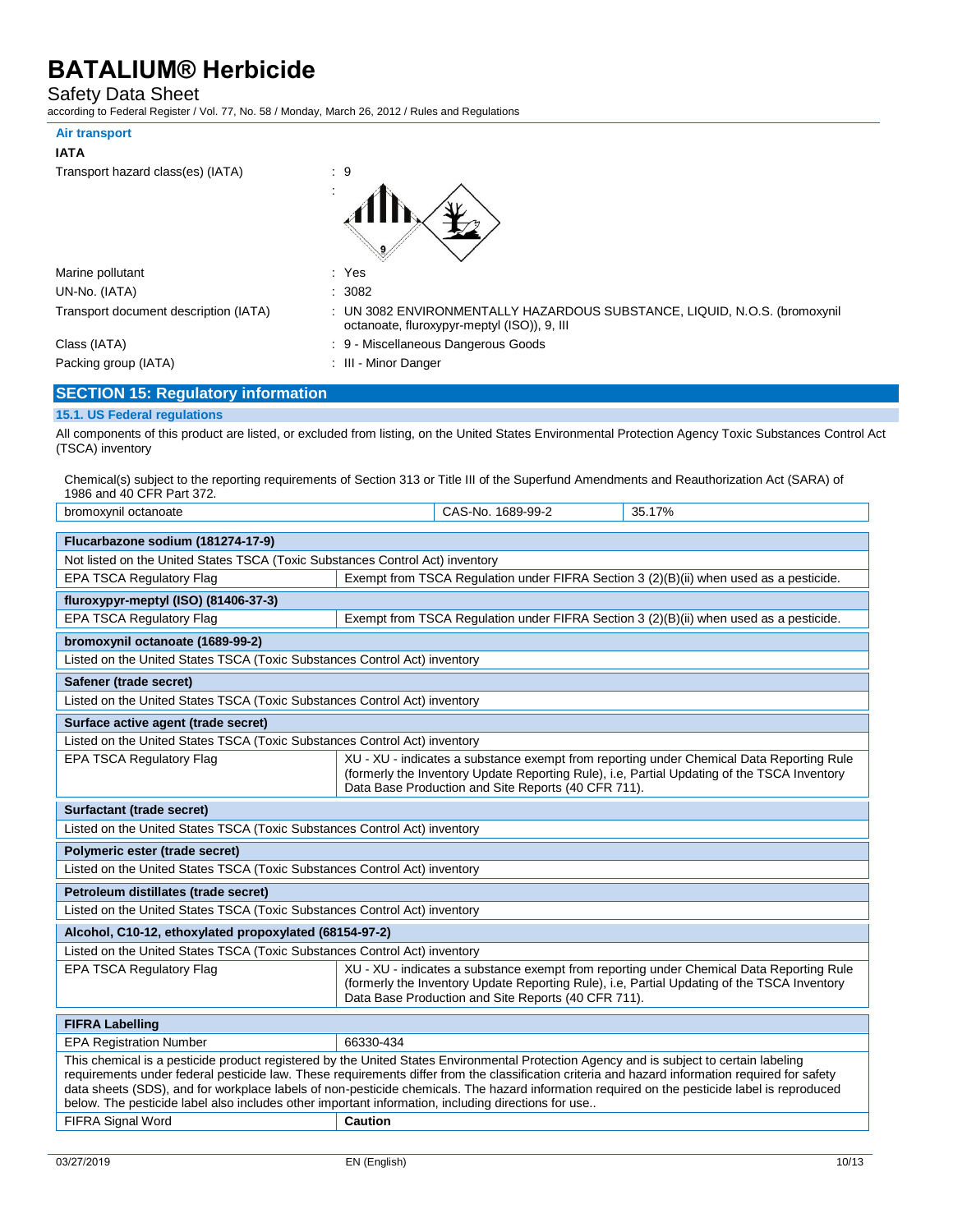Safety Data Sheet

according to Federal Register / Vol. 77, No. 58 / Monday, March 26, 2012 / Rules and Regulations

| <b>FIFRA Labelling</b>             |                                                                                                                                                                                                                                                                                                                                                         |
|------------------------------------|---------------------------------------------------------------------------------------------------------------------------------------------------------------------------------------------------------------------------------------------------------------------------------------------------------------------------------------------------------|
| FIFRA Human Health Hazards         | Harmful if swallowed or absorbed through skin. Causes moderate eye irritation. Prolonged or<br>frequently repeated skin contact may cause allergic reactions in some individuals.                                                                                                                                                                       |
| FIFRA First Aid                    | Avoid contact with skin, eyes, or clothing. Wash thoroughly with soap and water after<br>handling and before eating, drinking, chewing gum, using tobacco, or using the toilet.<br>Remove and wash contaminated clothing before reuse.                                                                                                                  |
| <b>FIFRA Environmental Hazards</b> | Do not apply directly to water, or to areas where surface water is present or to intertidal areas<br>below the mean high water mark. Do not apply when weather conditions favor drift from<br>areas treated. Do not contaminate water when disposing of equipment washwater or rinsate.<br>Do not allow sprays to drift onto adjacent desirable plants. |
| <b>FIFRA Physical Hazard</b>       | Do not mix or come into contact with oxidizing agents. Hazardous chemical reaction may<br>occur.                                                                                                                                                                                                                                                        |

#### **15.2. International regulations**

| <b>CANADA</b>                                                        |
|----------------------------------------------------------------------|
| Flucarbazone sodium (181274-17-9)                                    |
| Not listed on the Canadian DSL (Domestic Substances List) inventory. |
| fluroxypyr-meptyl (ISO) (81406-37-3)                                 |
| Not listed on the Canadian DSL (Domestic Substances List) inventory. |
| bromoxynil octanoate (1689-99-2)                                     |
| Listed on the Canadian NDSL (Non-Domestic Substances List)           |
| Safener (trade secret)                                               |
| Not listed on the Canadian DSL (Domestic Substances List) inventory. |
| Surface active agent (trade secret)                                  |
| Listed on the Canadian DSL (Domestic Substances List) inventory.     |
| Surfactant (trade secret)                                            |
| Listed on the Canadian DSL (Domestic Substances List) inventory.     |
| Polymeric ester (trade secret)                                       |
| Listed on the Canadian DSL (Domestic Substances List) inventory.     |
| Alcohol, C10-12, ethoxylated propoxylated (68154-97-2)               |
| Listed on the Canadian DSL (Domestic Substances List) inventory.     |

#### **15.3. US State regulations**

WARNING: This product can expose you to Silicon dioxide (cristobalite), which is known to the State of California to cause cancer, and<br>bromoxynil octanoate, which is known to the State of California to cause birth defects more information go to www.P65Warnings.ca.gov.

| <b>Component</b>                                       | Carcinogenicity | Developmental<br>toxicity |  | <b>Reproductive</b><br>toxicity male                       | <b>Reproductive</b><br>toxicity<br>female | No significant<br>risk level (NSRL)                                        | <b>Maximum</b><br>allowable<br>dose level<br>(MADL) |
|--------------------------------------------------------|-----------------|---------------------------|--|------------------------------------------------------------|-------------------------------------------|----------------------------------------------------------------------------|-----------------------------------------------------|
| bromoxynil<br>octanoate(1689-99-2)                     |                 | X                         |  |                                                            |                                           |                                                                            |                                                     |
| Silicon dioxide<br>(cristobalite)(14808-<br>$60 - 7$ ) | X               |                           |  |                                                            |                                           |                                                                            |                                                     |
| <b>Component</b>                                       |                 |                           |  | <b>State or local regulations</b>                          |                                           |                                                                            |                                                     |
| bromoxynil octanoate (1689-99-2)                       |                 |                           |  | U.S. - New Jersey - Right to Know Hazardous Substance List |                                           | U.S. - Delaware - Pollutant Discharge Requirements - Reportable Quantities |                                                     |

**SECTION 16: Other information**

Revision date : 03/27/2019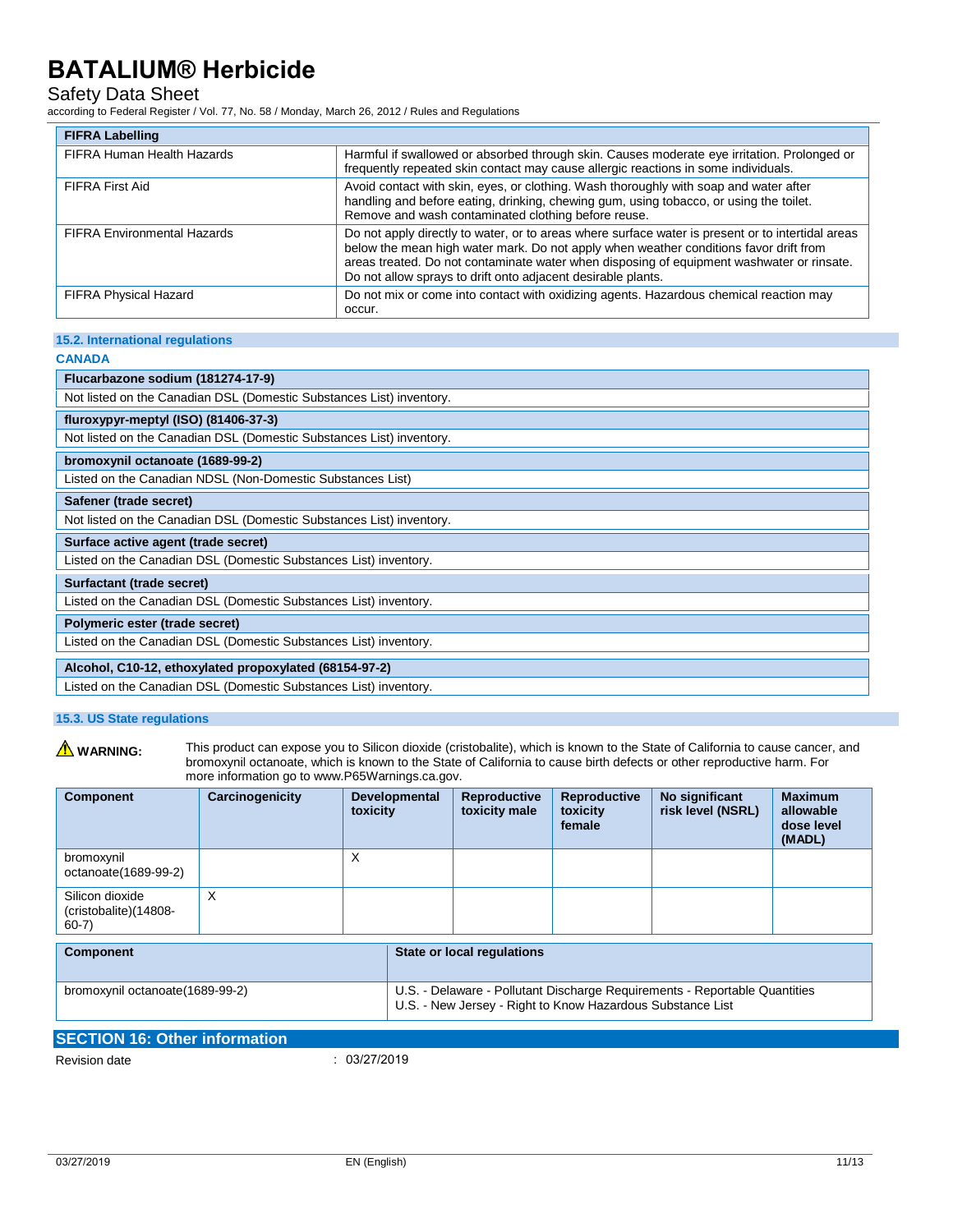Safety Data Sheet

according to Federal Register / Vol. 77, No. 58 / Monday, March 26, 2012 / Rules and Regulations

| Data sources |                                       | : European Chemicals Agency (ECHA) Registered Substances list. Accessed at<br>http://echa.europa.eu/. Krister Forsberg and S.Z. Mansdorf, "Quick Selection Guide to<br>Chemical Protective Clothing", Fifth Edition. National Fire Protection Association. Fire<br>Protection Guide to Hazardous Materials; 10th edition. OSHA 29CFR 1910.1200 Hazard<br>Communication Standard. REGULATION (EC) No 1272/2008 OF THE EUROPEAN<br>PARLIAMENT AND OF THE COUNCIL of 16 December 2008 on classification, labelling and<br>packaging of substances and mixtures, amending and repealing Directives 67/548/EEC and<br>1999/45/EC, and amending Regulation (EC) No 1907/2006. TSCA Chemical Substance<br>Inventory. Accessed at<br>http://www.epa.gov/oppt/existingchemicals/pubs/tscainventory/howto.html. |
|--------------|---------------------------------------|-------------------------------------------------------------------------------------------------------------------------------------------------------------------------------------------------------------------------------------------------------------------------------------------------------------------------------------------------------------------------------------------------------------------------------------------------------------------------------------------------------------------------------------------------------------------------------------------------------------------------------------------------------------------------------------------------------------------------------------------------------------------------------------------------------|
|              | Other information                     | : None.                                                                                                                                                                                                                                                                                                                                                                                                                                                                                                                                                                                                                                                                                                                                                                                               |
|              | Full text of H-statements:            |                                                                                                                                                                                                                                                                                                                                                                                                                                                                                                                                                                                                                                                                                                                                                                                                       |
|              | Acute Tox. 3 (Inhalation)             | Acute toxicity (inhal.), Category 3                                                                                                                                                                                                                                                                                                                                                                                                                                                                                                                                                                                                                                                                                                                                                                   |
|              | Acute Tox. 3 (Inhalation: dust, mist) | Acute toxicity (inhalation:dust, mist) Category 3                                                                                                                                                                                                                                                                                                                                                                                                                                                                                                                                                                                                                                                                                                                                                     |
|              | Acute Tox. 3 (Oral)                   | Acute toxicity (oral), Category 3                                                                                                                                                                                                                                                                                                                                                                                                                                                                                                                                                                                                                                                                                                                                                                     |
|              | Acute Tox. 4 (Dermal)                 | Acute toxicity (dermal), Category 4                                                                                                                                                                                                                                                                                                                                                                                                                                                                                                                                                                                                                                                                                                                                                                   |
|              | Acute Tox. 4 (Inhalation:dust, mist)  | Acute toxicity (inhalation:dust, mist) Category 4                                                                                                                                                                                                                                                                                                                                                                                                                                                                                                                                                                                                                                                                                                                                                     |
|              | Acute Tox. 4 (Oral)                   | Acute toxicity (oral), Category 4                                                                                                                                                                                                                                                                                                                                                                                                                                                                                                                                                                                                                                                                                                                                                                     |
|              | Aquatic Acute 1                       | Hazardous to the aquatic environment - Acute Hazard, Category 1                                                                                                                                                                                                                                                                                                                                                                                                                                                                                                                                                                                                                                                                                                                                       |
|              | Aquatic Chronic 1                     | Hazardous to the aquatic environment - Chronic Hazard, Category 1                                                                                                                                                                                                                                                                                                                                                                                                                                                                                                                                                                                                                                                                                                                                     |
|              | Aquatic Chronic 2                     | Hazardous to the aquatic environment - Chronic Hazard, Category 2                                                                                                                                                                                                                                                                                                                                                                                                                                                                                                                                                                                                                                                                                                                                     |
|              | Asp. Tox. 1                           | Aspiration hazard, Category 1                                                                                                                                                                                                                                                                                                                                                                                                                                                                                                                                                                                                                                                                                                                                                                         |
|              | Eye Dam. 1                            | Serious eye damage/eye irritation, Category 1                                                                                                                                                                                                                                                                                                                                                                                                                                                                                                                                                                                                                                                                                                                                                         |
|              | Eye Irrit. 2A                         | Serious eye damage/eye irritation, Category 2A                                                                                                                                                                                                                                                                                                                                                                                                                                                                                                                                                                                                                                                                                                                                                        |
|              | Eye Irrit. 2B                         | Serious eye damage/eye irritation, Category 2B                                                                                                                                                                                                                                                                                                                                                                                                                                                                                                                                                                                                                                                                                                                                                        |
|              | Flam. Liq. 3                          | Flammable liquids, Category 3                                                                                                                                                                                                                                                                                                                                                                                                                                                                                                                                                                                                                                                                                                                                                                         |
|              | Repr. 2                               | Reproductive toxicity, Category 2                                                                                                                                                                                                                                                                                                                                                                                                                                                                                                                                                                                                                                                                                                                                                                     |
|              | Skin Irrit. 2                         | Skin corrosion/irritation, Category 2                                                                                                                                                                                                                                                                                                                                                                                                                                                                                                                                                                                                                                                                                                                                                                 |
|              | Skin Sens. 1                          | Skin sensitisation, Category 1                                                                                                                                                                                                                                                                                                                                                                                                                                                                                                                                                                                                                                                                                                                                                                        |
|              | STOT RE <sub>2</sub>                  | Specific target organ toxicity - Repeated exposure, Category 2                                                                                                                                                                                                                                                                                                                                                                                                                                                                                                                                                                                                                                                                                                                                        |
|              | STOT SE 3                             | Specific target organ toxicity - Single exposure, Category 3, Narcosis                                                                                                                                                                                                                                                                                                                                                                                                                                                                                                                                                                                                                                                                                                                                |
|              | H226                                  | Flammable liquid and vapour.                                                                                                                                                                                                                                                                                                                                                                                                                                                                                                                                                                                                                                                                                                                                                                          |
|              | H301                                  | Toxic if swallowed.                                                                                                                                                                                                                                                                                                                                                                                                                                                                                                                                                                                                                                                                                                                                                                                   |
|              | H302                                  | Harmful if swallowed.                                                                                                                                                                                                                                                                                                                                                                                                                                                                                                                                                                                                                                                                                                                                                                                 |
|              | H304                                  | May be fatal if swallowed and enters airways.                                                                                                                                                                                                                                                                                                                                                                                                                                                                                                                                                                                                                                                                                                                                                         |
|              | H312                                  | Harmful in contact with skin.                                                                                                                                                                                                                                                                                                                                                                                                                                                                                                                                                                                                                                                                                                                                                                         |
|              | H315                                  | Causes skin irritation.                                                                                                                                                                                                                                                                                                                                                                                                                                                                                                                                                                                                                                                                                                                                                                               |
|              | H317                                  | May cause an allergic skin reaction.                                                                                                                                                                                                                                                                                                                                                                                                                                                                                                                                                                                                                                                                                                                                                                  |
|              | H318                                  | Causes serious eye damage.                                                                                                                                                                                                                                                                                                                                                                                                                                                                                                                                                                                                                                                                                                                                                                            |
|              | H319                                  | Causes serious eye irritation.                                                                                                                                                                                                                                                                                                                                                                                                                                                                                                                                                                                                                                                                                                                                                                        |
|              | H320                                  | Causes eye irritation                                                                                                                                                                                                                                                                                                                                                                                                                                                                                                                                                                                                                                                                                                                                                                                 |
|              | H331                                  | Toxic if inhaled.                                                                                                                                                                                                                                                                                                                                                                                                                                                                                                                                                                                                                                                                                                                                                                                     |
|              | H332                                  | Harmful if inhaled.                                                                                                                                                                                                                                                                                                                                                                                                                                                                                                                                                                                                                                                                                                                                                                                   |
|              | H336                                  | May cause drowsiness or dizziness.                                                                                                                                                                                                                                                                                                                                                                                                                                                                                                                                                                                                                                                                                                                                                                    |
|              | H361                                  | Suspected of damaging fertility or the unborn child.                                                                                                                                                                                                                                                                                                                                                                                                                                                                                                                                                                                                                                                                                                                                                  |
|              | H373                                  | May cause damage to organs through prolonged or repeated exposure.                                                                                                                                                                                                                                                                                                                                                                                                                                                                                                                                                                                                                                                                                                                                    |
|              | H400                                  | Very toxic to aquatic life.                                                                                                                                                                                                                                                                                                                                                                                                                                                                                                                                                                                                                                                                                                                                                                           |
|              | H410                                  | Very toxic to aquatic life with long lasting effects.                                                                                                                                                                                                                                                                                                                                                                                                                                                                                                                                                                                                                                                                                                                                                 |
|              | H411                                  | Toxic to aquatic life with long lasting effects.                                                                                                                                                                                                                                                                                                                                                                                                                                                                                                                                                                                                                                                                                                                                                      |

#### Abbreviations and acronyms:

| ACGIH (American Conference of Government Industrial Hygienists)                             |
|---------------------------------------------------------------------------------------------|
| <b>ATE: Acute Toxicity Estimate</b>                                                         |
| CAS (Chemical Abstracts Service) number                                                     |
| CLP: Classification, Labelling, Packaging.                                                  |
| EC50: Environmental Concentration associated with a response by 50% of the test population. |
| GHS: Globally Harmonized System (of Classification and Labeling of Chemicals).              |
| LD50: Lethal Dose for 50% of the test population                                            |
| OSHA: Occupational Safety & Health Administration                                           |
| <b>TSCA: Toxic Substances Control Act</b>                                                   |